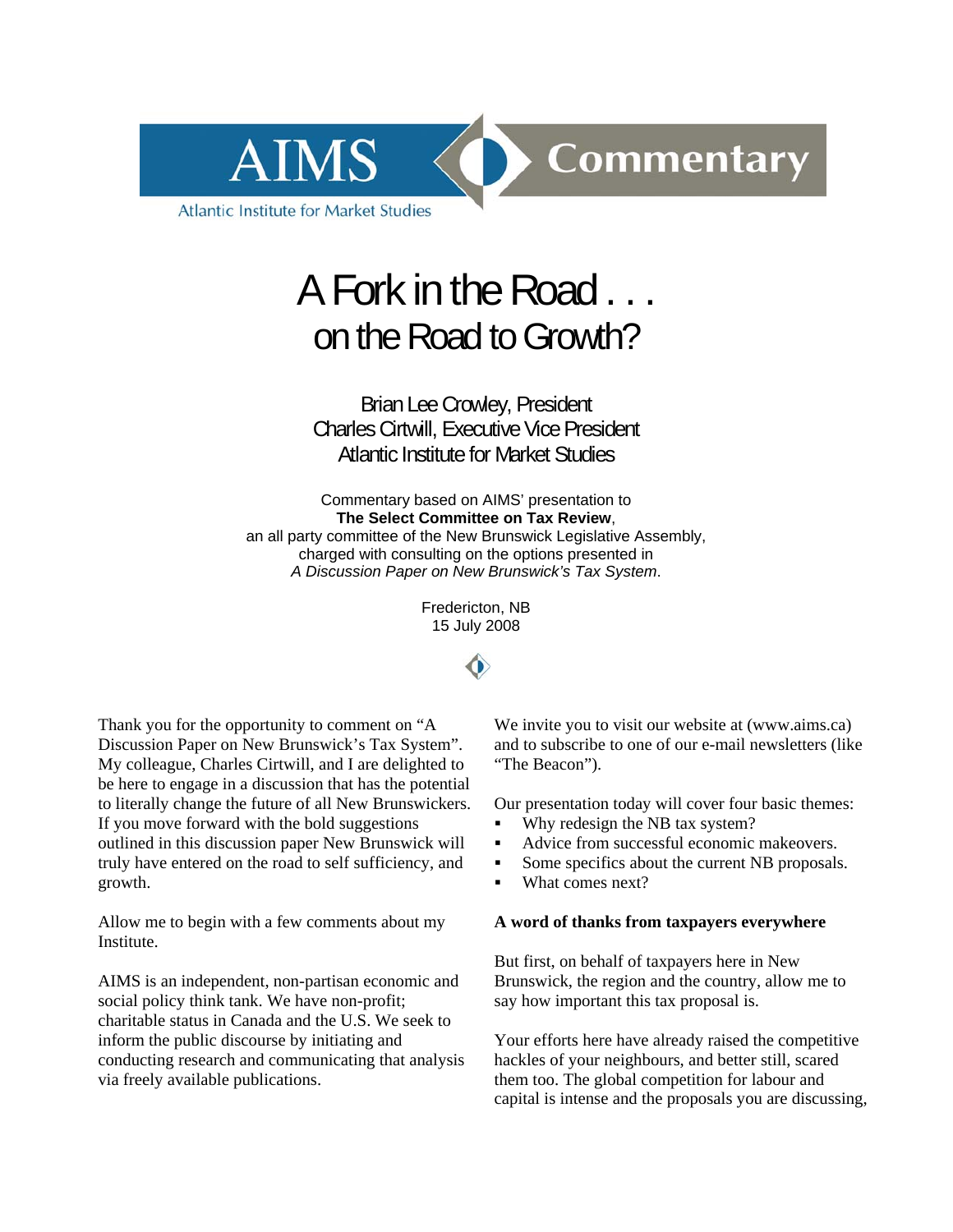if implemented, will move New Brunswick from laggard to leader in one fell swoop. Your efforts will raise the bar for every other jurisdiction that wants to maintain its capacity to deliver ever more expensive services to its citizens and that will mean more money in everyone's pockets – a greater capacity to care for aging parents, educate our children and feed our families. And New Brunswick should be a leader in this effort, because Atlantic Canada is well behind in the race. We need, among many other things, aggressive tax policy if we want to catch up.

I have just three warnings for you and they can be summed up in a few phrases I will take the liberty of borrowing:

First - They ARE watching you.

If you hesitate, or compromise, your competitors will beat you to the prize – the people and investment you need to sustain your province.

Second - Talk is CHEAP.

Just talking about these ideas has already had a positive impact on the way New Brunswick is perceived beyond your borders and I dare say inside your borders as well. But, that newfound reputation is easily lost if the words are not followed with action.

## **Figure 1: Population Projections**

Finally, to borrow two phrases, one from a famous philosopher and one from a famous author - Fortune favours the bold AND he who hesitates is lost.

You have a unique opportunity to remake your economy and hence province. Take it. There will be critics. Ignore them.

## **Why redesign the NB tax system?**

In fact, there is little alternative. The demographic challenge facing this region, this country and indeed much of the western world is increasingly well known.

In essence, we are getting older and we did not make sure there would be sufficient workers to replace us as we retire. As a result, to maintain the level of services and wealth we have become accustomed to, our economies will have to do more with fewer people. We will also have to do everything possible to convince the people we have here to stay and to get as many new people to join us as we possibly can.

Let's consider a few quick facts to drive that point home. In terms of raw numbers, Statistics Canada does not see big growth for this region over the next 25 years. In fact, in several cases (see Figure 1) absolute declines are projected. Population decline in an already tight labour market is not a good thing.

| <b>Population (thousands)</b> |          |                   |                      |                    |
|-------------------------------|----------|-------------------|----------------------|--------------------|
|                               | 2005     | 2031              |                      |                    |
|                               |          | <b>Low Growth</b> | <b>Medium Growth</b> | <b>High Growth</b> |
| <b>Canada</b>                 | 32,270.5 | 36,261.2          | 39,029.4             | 41,810.8           |
| <b>NL</b>                     | 516.0    | 488.2             | 505.6                | 526.0              |
| PEI                           | 138.1    | 141.3             | 149.5                | 157.0              |
| <b>NS</b>                     | 937.9    | 938.4             | 979.4                | 1,026.7            |
| <b>NB</b>                     | 752.0    | 740.7             | 767.2                | 797.7              |
| Atl. Can.                     | 2,344.0  | 2,308.6           | 2,401.7              | 2,507.4            |

Source: Statistics Canada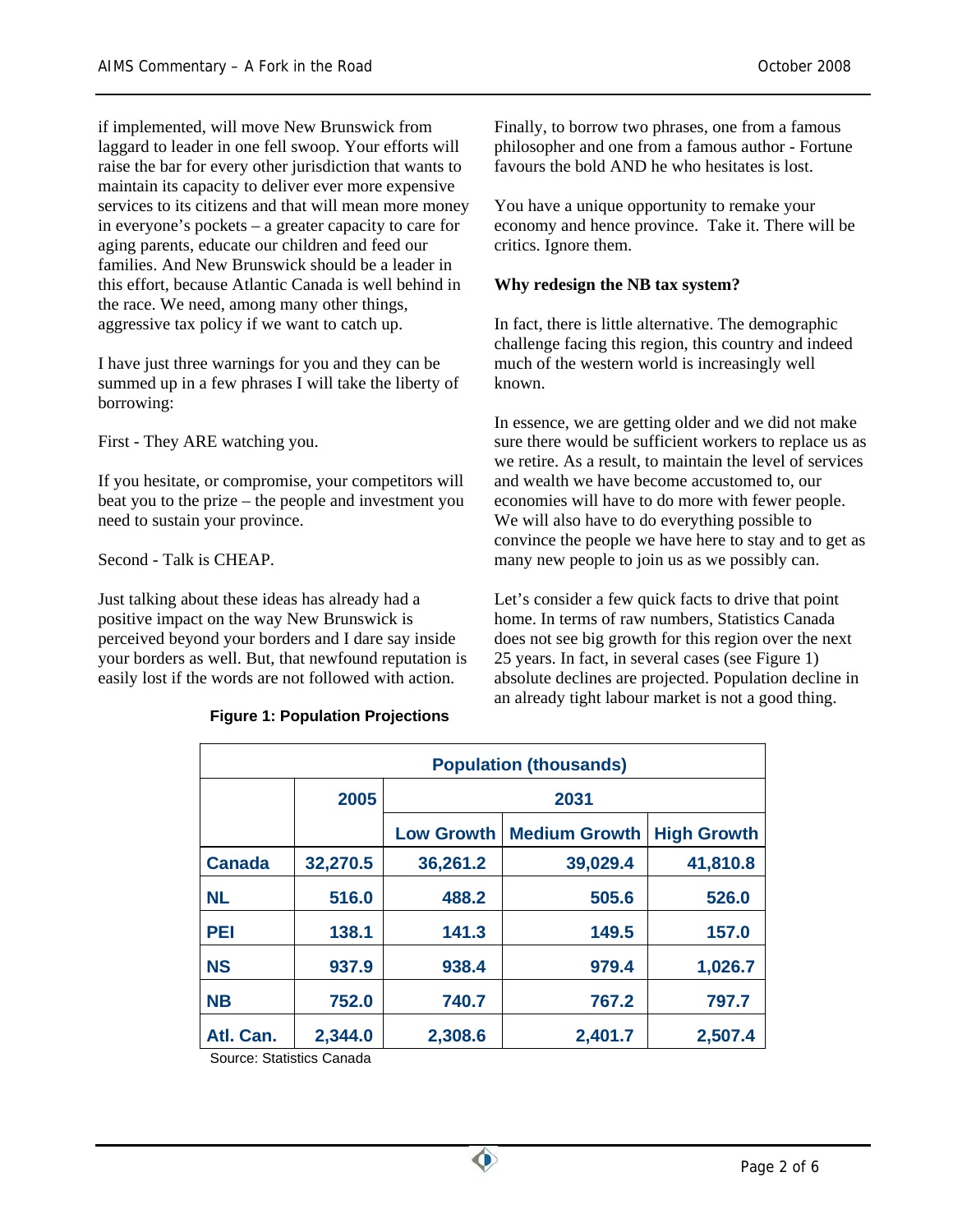Worse, from 2006 to 2036, the proportions of both children and working age people drop, while the proportion of seniors more than doubles. We are getting older and have fewer people to take care of us.

This population decline combined with the aging effect will have serious consequences for our 'dependency ratio' – or the share of the population that does not work and is reliant on the productive efforts of others. This would include children and retired seniors. When the number of dependents relative to the number of workers rises, living standards decline – unless, of course, we become more productive.

We see worsening dependency ratios for the country as a whole, but particularly for our region.

# **New Brunswick's opportunity**

The demographic challenge is daunting, but New Brunswick, with this tax proposal, has a unique opportunity to turn this challenge into an opportunity in an especially creative and effective way. After all, one way of responding to worsening dependency ratios is to improve the productivity of your workers while also attracting new ones. Since the income tax is one of the key factors in the struggle to encourage workers to produce more and in the equally important struggle to attract new workers, this tax reform package takes an admirably long-term view of the challenges ahead. It will allow New Brunswick to get ahead of these challenges rather than being dragged in to change by deteriorating economic circumstances in the future.

Indeed all of the provinces that are part of the Harmonized Sales Tax (HST) arrangement linking provincial sales taxes to the federal goods and services taxes have this opportunity, but New Brunswick appears ready to be the first to seize it.

The HST provinces have a unique opportunity today because the federal government has made significant reductions in its GST, thereby creating "tax room" for a shift of provincial taxes from the income side to the consumption side.

The New Brunswick government estimates the total "cost" of the deepest income tax cuts put forward in this discussion document will be about \$400-\$500 million per year. Similarly, they estimate that just a single GST/HST tax point to be worth approximately \$125 million in new revenue. The two points the federal government has vacated thus have a value of some \$250 million or approximately half the needed revenue to support this transformational change.

On top of this, in New Brunswick, as in all the provinces, just controlling spending growth can save additional hundreds of millions of dollars per year – money that will allow deeper income tax relief and create greater incentives for capital and labour, investments and people – to come to New Brunswick.

Besides, as I explained earlier, New Brunswick (and everyone else) is going to have to make these or similar changes eventually in response to the powerful global demographic changes now underway. It is far better to secure first mover advantage.

After all, the demographic challenges driving this change will also force simultaneous and complementary adjustments in individual behaviour and by preparing now, New Brunswick can reap greater rewards later.

# **Advice from successful economic makeovers**

*"Achieving economic success is not simply a question of cutting taxes. It is a question of cutting the right taxes."* 

These are the words of John Bruton, former Irish Prime Minister (and one of the architects of the Celtic Tiger) writing in the forward to "Road to Growth" a book published by AIMS in 2000. He went on to say that:

*"Companies and people at work generate growth. That is why the priority should be on reducing taxes on working people and on profits, rather than on reducing taxes on other activities. Ireland still has a pretty high rate of taxation on goods purchased in shops, but this has not inhibited economic growth."* 

Bruton is one of the many voices – economists, politicians, economic advisors and tax specialists – who will tell you consumption taxes are less damaging to the economy then income taxes, and are

 $\bullet$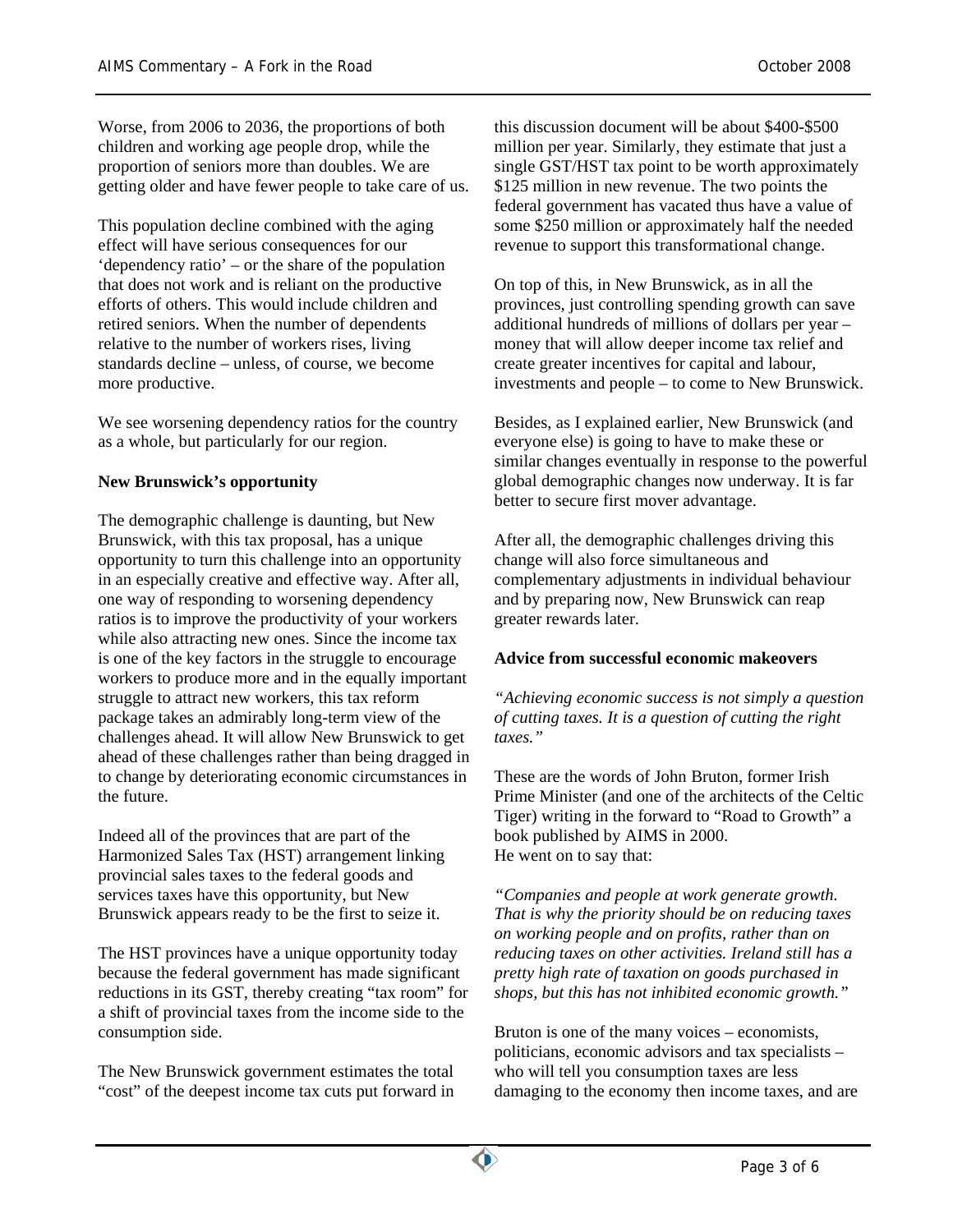generally better for the average taxpayer. Low taxes on corporate income (profits) generally result in new business investment, which means higher productivity for those employed by those business, which in turn means higher wages for those employees and a strong case for even further business investment. It is the classic virtuous circle.

Similarly personal income taxes are a tax on effort and success: the harder you work and the more successful you are, the higher the share of your income you pay in taxes. That discourages both productivity and total work effort – exactly the opposite of what New Brunswick needs.

But Bruton, and Ireland, have another, equally important, message that you need to carry with you in your pursuit of self sufficiency for New Brunswick – tax cuts are not enough.

**Figure 2: Progressiveness of the NB proposal** 

Low taxes and low government consumption also promote growth. Ireland not only cut taxes, it cut

spending – significantly (on average by some 5% of GDP per year) and it did both while working to improve the quality of public services.

There is the gauntlet as it has been thrown down to you.

## **Some specifics about the current NB proposals**

Let's consider some specific questions that may arise as you explore the options for responding to that challenge.

First, allow me to be perfectly clear. It is a mathematical certainty that ANY flat tax or flat rate tax that includes a basic personal or family exemption will be progressive in nature. But it is indisputable that, like all taxes, some so called "flat" taxes are more progressive than others.



# **Progressive Taxation through a 10% Flat Tax**

 $\neg$  With \$12,000 basic personal exemption <del></del> $\rightarrow$  With no phase out and 25K exemption

 $\bullet$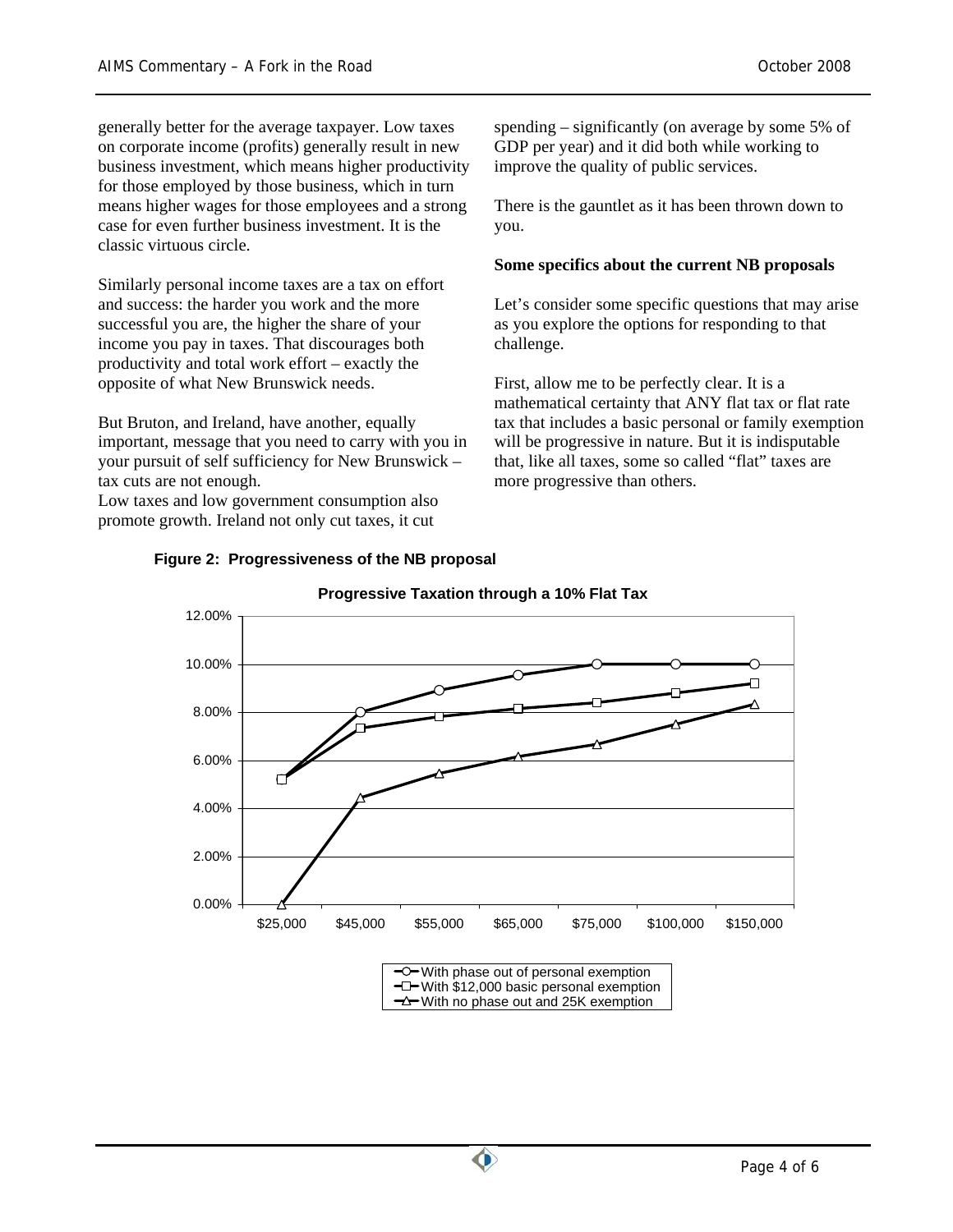Figure 2 is the visual representation of the progressiveness of the NB proposal including its "stealth high income surtax". We call it a "stealth high income surtax" because the value of the basic This surtax is unnecessary, because it ignores the way that the total tax burden falls in thinking about "progressivity". In other words we have to add up the impact of each tax and take the total together, not look at each tax in isolation. The point to remember here is that consumption taxes take a bigger bite in absolute terms out of middle and high income earners than out of low income earners, because they spend so much of their income on consumption. And one of the strengths of consumption taxes is that, unlike income taxes, they do not distinguish between kinds of income and do not allow for deductions or other provisions that are often seen as favouring wealthier people.

If you combine this with an HST credit that essentially refunds the HST someone on low-income would pay, you have added to the progressivity of the total tax load. Adding more defeats the purpose of a flat tax, which to reward people (or at least not penalize them) for working as much as they possibly can.

Too progressive a tax system ends up eroding incentives to work at the top end, just as a poorly designed benefits system erodes incentives to work at the bottom. In the future we will need every person working to the maximum of their ability, without and interference from the tax or the benefit system. The high income surtax undermines this goal.

Eliminating this "stealth surtax" would be a positive change you could make to the ideas presented in the discussion paper. An even better way to increase progressiveness, of course, would be to both eliminate the surtax and increase the basic personal exemption.

In this graph, the second (middle) line eliminates the surtax. The third (lower and steeper) line raises the basic exemption to \$25,000 and eliminates the surtax. As you see, a flat tax with a significant basic personal exemption rewards taxpayers across the full spectrum of incomes and is much more steeply progressive than a flat tax with a lower basic exemption or a high income claw back.

personal exemption is quietly reduced for incomes over \$35,000 and eliminated for those above \$75,000. It is a penalty for earning more.

But, what about "making up" the lost taxes through consumption taxes – are consumption taxes not more regressive?

Depending on their situation, it is possible that many individuals in the lowest income levels would spend a higher percentage of their earnings on taxable goods then those in the higher levels. Meaning that, as a result, their effective rates of taxation would be higher – resulting in a regressive tax. But there are ready to hand solutions for this potential unintended consequence.

New Brunswick could:

- Mirror the federal GST rebate
- Increase basic personal exemption
- Increase low-income tax reduction

Any of these solutions individually should be more than adequate as a response to any potential regressive impacts but certainly a combination of them would also be a feasible solution.

Of course, such an action would translate into further "lost" taxes that would, presumably, have to be made good. Again, two possible responses jump immediately to mind, and there are likely several others. The two that seem most readily available are:

- add 3% instead of 2% to HST (and, if this is to be considered, the change should happen now, and not later on as securing an agreement to raise the tax again likely will be difficult given the current legislative arrangements). While this is a possibility, I want to make it clear that we are **not** recommending this.
- a better solution, and the one that we would recommend, is simply to control government spending instead of just the growth in government spending